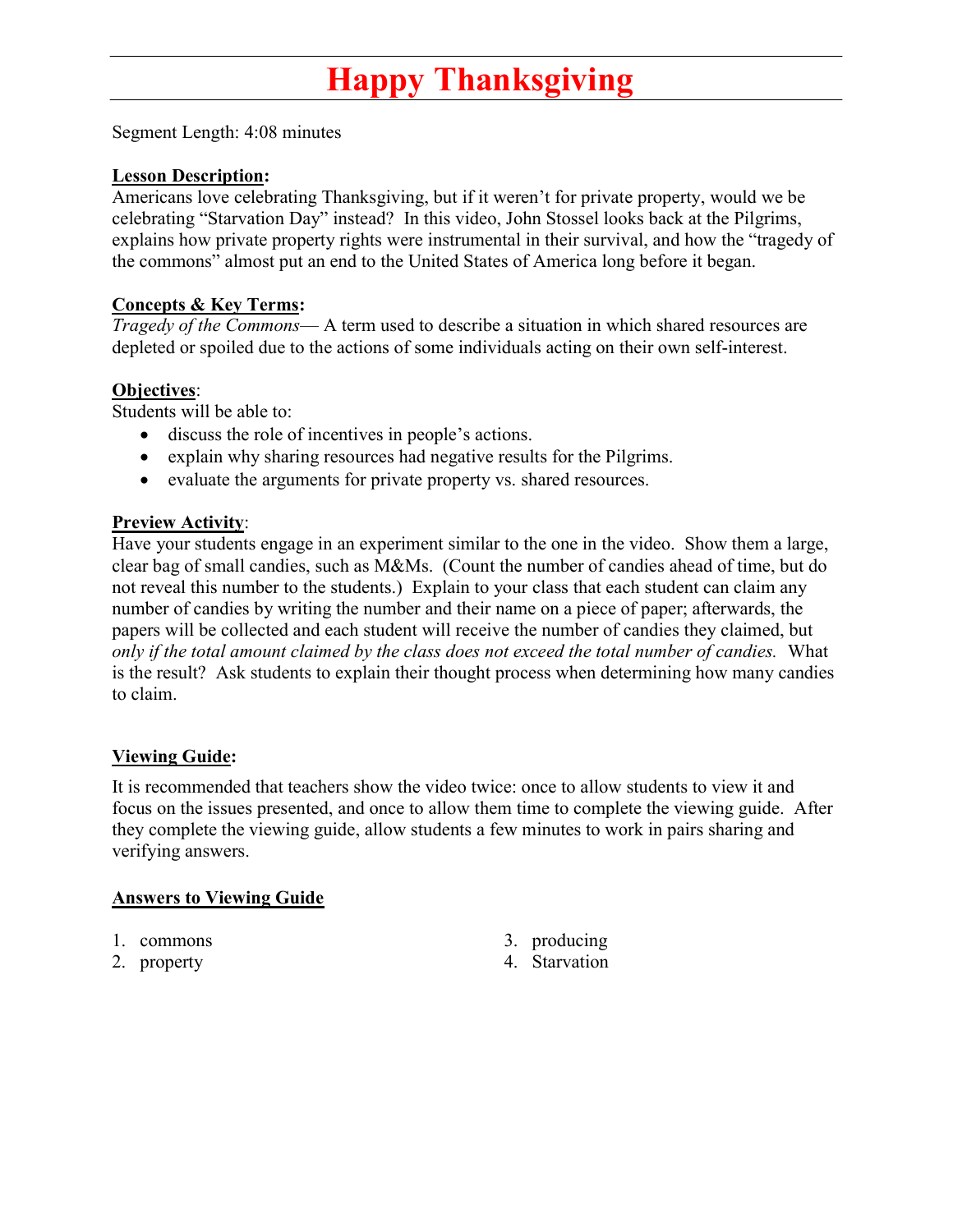# Happy Thanksgiving

| Viewing Guide |                                                                                                                                                                                                                                |
|---------------|--------------------------------------------------------------------------------------------------------------------------------------------------------------------------------------------------------------------------------|
|               | Name                                                                                                                                                                                                                           |
|               | Class<br>Teacher                                                                                                                                                                                                               |
|               | <b>Directions:</b> As you watch the video, fill in the blanks with the correct words.                                                                                                                                          |
|               | 1. Communal farming creates what economists call the "tragedy of the subsequence of the set of the set of the set of the set of the set of the set of the set of the set of the set of the set of the set of the set of the se |
|               | 2. I divided the land into segments, so each person had his own ________________.                                                                                                                                              |
|               | 3. When you own property, you take care to preserve it, to allow it to keep<br>good things.                                                                                                                                    |
|               | 4. Had that continued, Thursday would be known as "_________________________ Day."                                                                                                                                             |
|               | Now, take a few moments to reflect on the video and answer the questions below:                                                                                                                                                |
|               |                                                                                                                                                                                                                                |
|               | ,我们也不能在这里的人,我们也不能在这里的人,我们也不能在这里的人,我们也不能在这里的人,我们也不能在这里的人,我们也不能在这里的人,我们也不能在这里的人,我们也                                                                                                                                              |
|               | How might the tragedy of the commons apply to people's yards and public parks?                                                                                                                                                 |
|               | Why do you think some Pilgrims didn't work as hard when the resources were being shared?                                                                                                                                       |
|               | What do you think is the main lesson of this video? _____________________________                                                                                                                                              |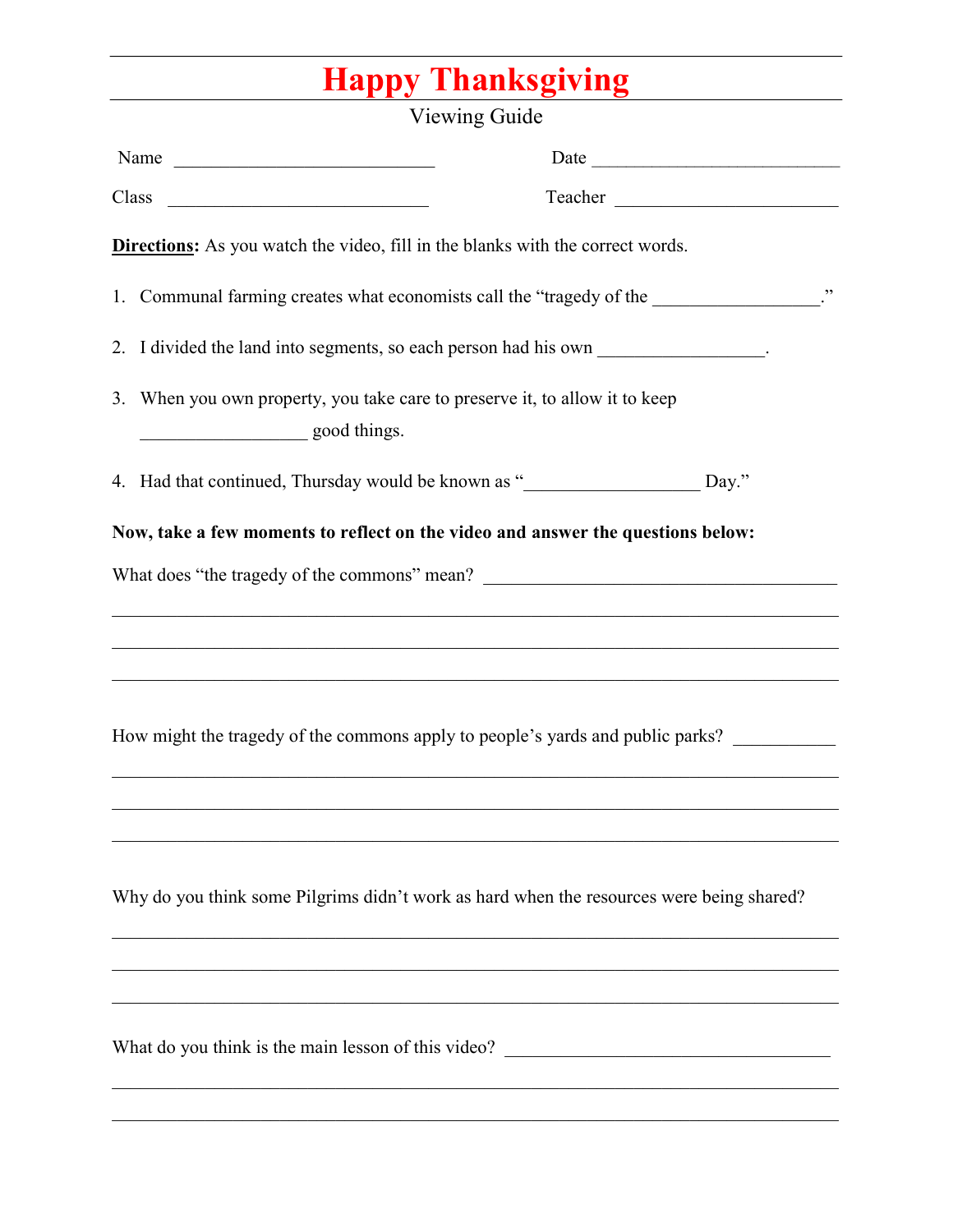# Discussion and Analysis:

- 1. The corporation that funded the Pilgrims originally ordered them to grow food together and divide the harvest equally. Why?
- 2. To fix the problems caused by the tragedy of the commons, each family was assigned their own parcel of land so they could grow their own food. Was this the right solution? Can you think of any alternatives?
- 3. Give an example of a time when you had to share something with a group. What were the results? Did you experience your own tragedy of the commons?
- 4. Do you view property—even a small item—differently when it belongs to you, as opposed to when you're sharing it with others?
- 5. In the first part of John Stossel's experiment, each person rushes to grab as many coins as he or she can. Were they right to do so? Why or why not?
- 6. What are some modern examples of the tragedy of the commons? What should be done about them? (Examples: overfishing of the oceans, air pollution, littering in public parks.)
- 7. What are some of the benefits of sharing resources? How can we maintain those benefits under private ownership?
- 8. Are there negatives to private ownership? If so, how can we compensate for them?
- 9. Some politicians want to enact legislation which would make people share more of their wealth and resources. Is this a good idea?
- 10. Are we better off with or without private property? Explain.

# Discuss These Lines from the Video:

- 1. The tragedy is that no individual rancher is much motivated to try to preserve that land.
- 2. At that moment, I wanted it now. Whereas this [money] is going up, and it's mine.
- 3. When you own property, you take care to preserve it, to allow it to keep producing good things.
- 4. When you share the results of your work, some people don't work hard.
- 5. So this Thanksgiving, if you have a good meal, thank private property. Every day it protects us from the tragedy of the commons.

# Quotes for Discussion:

Therein is the tragedy. Each man is locked into a system that compels him to increase his herd without limit -- in a world that is limited. Ruin is the destination toward which all men rush, each pursuing his own best interest in a society that believes in the freedom of the commons. Freedom in a commons brings ruin to all. – Garrett Hardin – Garrett Hardin

What is common to the greatest number gets the least amount of care. - - Aristotle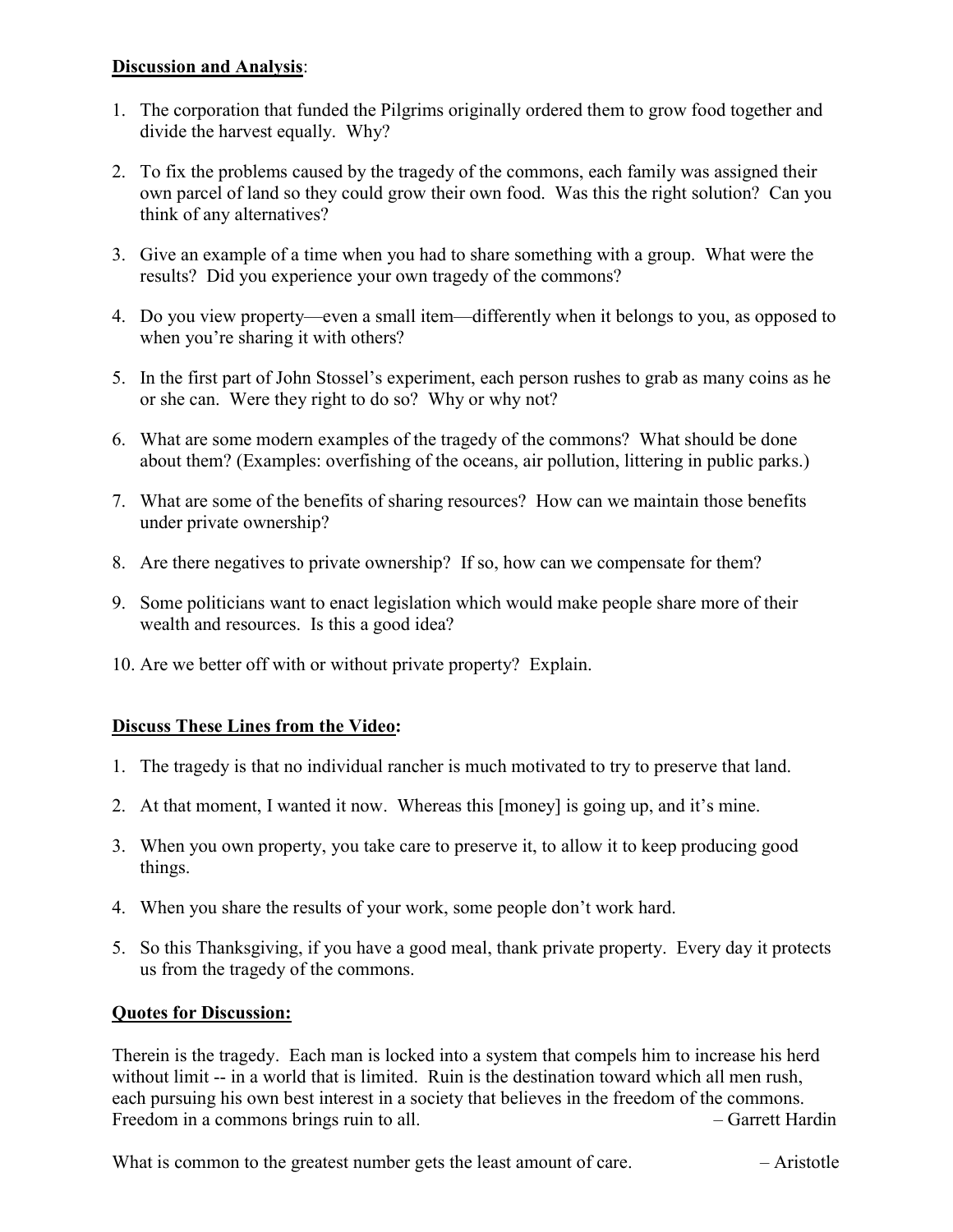The inherent vice of capitalism is the unequal sharing of blessings; the inherent virtue of socialism is the equal sharing of miseries.  $-$  Winston Churchill

You are forgiven for your happiness and your successes only if you generously consent to share them. – Albert Camus

Socialism, reduced to its simplest legal and practical expression, means the complete discarding of the institution of private property by transforming it into public property, and the division of the resultant public income equally and indiscriminately among the entire population.

– George Bernard Shaw

At present, in this vicinity, the best part of the land is not private property; the landscape is not owned, and the walker enjoys comparative freedom. – Henry David Thoreau

If a man owns land, the land owns him. – Ralph Waldo Emerson

If history could teach us anything, it would be that private property is inextricably linked with civilization. – Ludwig von Mises

# Activities:

- 1. Show the class "The Tragedy of the Commons Explained in One Minute." https://www.youtube.com/watch?v=jSuETYEgY68
- 2. Now that your class has seen how the lack of property rights impacted the pilgrims, show them the Stossel video "Property Rights and the Status of Native Americans" so they can learn how the same problem impacts Native Americans to this day.

https://stosselintheclassroom.org/videos/property\_rights\_and\_status\_of\_native\_americans/

- 3. Read the article "Thanksgiving Tragedy" by John Stossel (at the end of this guide).
- 4. Research and report on the early American Pilgrims.
- 5. Watch the Stossel video "Private Ownership & Conservation." https://stosselintheclassroom.org/videos/private\_ownership\_and\_conservation/
- 6. Research and report on modern examples of the tragedy of the commons.
- 7. Watch the TED-Ed video "What is the tragedy of the commons?" https://www.youtube.com/watch?v=CxC161GvMPc
- 8. The corporation's policy to share the land was well-intentioned, but the unintended consequences were dire. Research and report on other historical examples of well-intentioned policies with unintended consequences.
- 9. John Stossel's "Happy Thanksgiving" video features clips from Izzit.org's "Yours and Mine: The Lesson of 1623." Watch the full video here:

https://www.izzit.org/products/detail.php?video=yours\_mine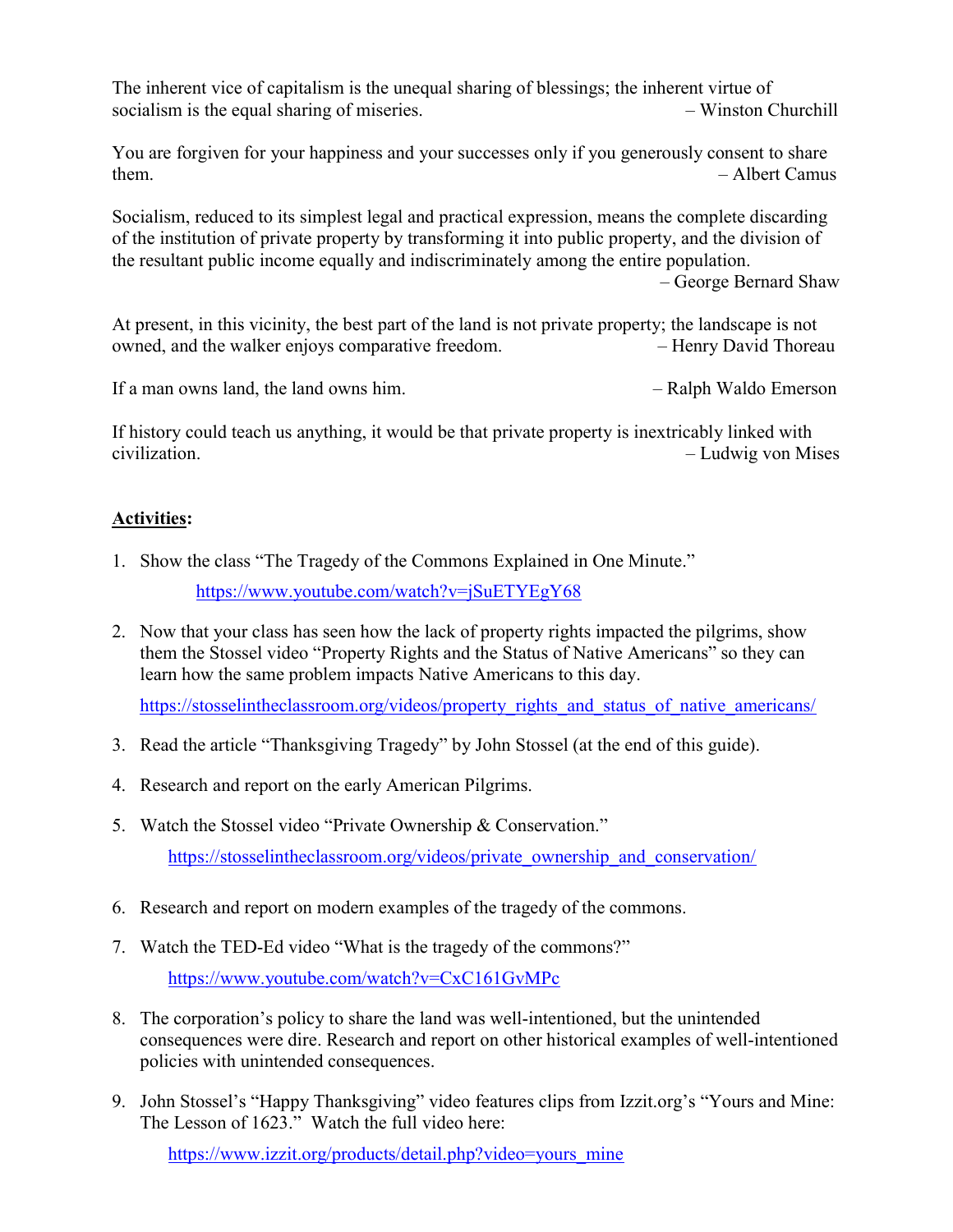# Thanksgiving Tragedy

by John Stossel

Tomorrow, as you celebrate the meal the Pilgrims ate with Indians, pause a moment to thank private property.

I know that seems weird, but before that first Thanksgiving, the Pilgrims nearly starved to death because they didn't respect private property.

When they first arrived in Massachusetts, they acted like Bernie Sanders wants us to act. They farmed "collectively." Pilgrims said, "We'll grow food together and divide the harvest equally."

Bad idea. Economists call this the "tragedy of the commons." When everyone works "together," some people don't work very hard.

Likewise, when the crops were ready to eat, some grabbed extra food -- sometimes picking corn at night, before it was fully ready. Teenagers were especially lazy and likely to steal the commune's crops.

Pilgrims almost starved. Governor Bradford wrote in his diary, "So they began to think how they might raise as much corn as they could ... that they might not still thus languish in misery."

His answer: He divided the commune into parcels and assigned each Pilgrim his own property, or as Bradford put it, "set corn every man for his own particular. ... Assigned every family a parcel of land."

That simple change brought the Pilgrims so much plenty that they could share food with Indians. Bradford wrote that it "made all hands very industrious, so as much more corn was planted than otherwise would have been."

We see this principle at work all around us today. America is prosperous because private property is mostly respected, and people work hard to protect what they own. China rose out of poverty only when the Communist rulers finally allowed people to own property and keep profits from it.

But wait, you say, didn't the Native Americans live communally? Isn't that proof that socialism and collective property work?

No. It's a myth that the Native Americans had no property rules. They had property - and European settlers should have treated those rules with respect.

Native American property rules varied. There wasn't much point trying to establish private property in rocky hinterlands where no one traveled. But, writes Terry Anderson